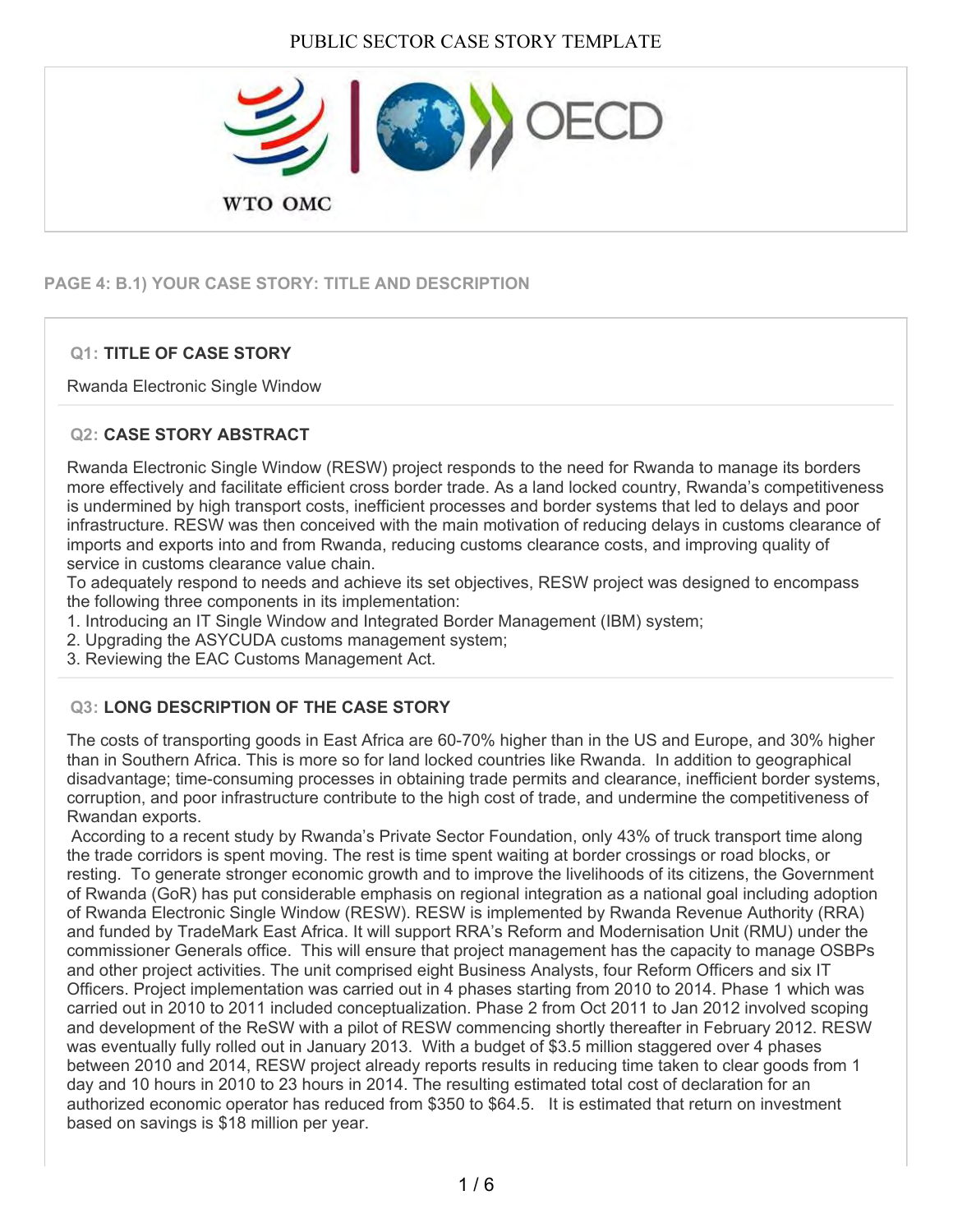RESW project aims to support RRA in managing Rwanda's borders more effectively by:

i) Creating a user-friendly IT single window for importers and exporters, which links the RRA with other government agencies;

ii) Upgrading the RRA's customs management system; and

iii) Reviewing ways to streamline customs procedures by amending the EAC Customs Management Act in line with international best practice.

The IT Single Window, IBM system and upgrading of the ASYCUDA customs management system comprise installing of software and hardware, servicing and training. The EAC Customs Management Act requires reviewing and proposing amendments to legislation, in line with regional and international best practice. The three components are sequenced as follows:

First, given the potential impact of the IT Single Window and IBM system in reducing clearance and transaction costs for business, it has been made a national priority. This was therefore procured and introduced in 2011, taking into account simpler and improved procedures already under way, and linking up with other initiatives including those of the World Bank. Second, to streamline customs procedures, RRA reviewed the EAC Customs Management Act bringing it in line with international best practice. Third, RRA upgraded the ASYCUDA customs management system in 2012-2013.

Already the project is posting benefits for Rwanda as indicated in the figure below. The average time taken from arrival of goods at the border to exit was initially 2 days and 10 hours. After the single window implementation, this has reduced to 23 hours.

Additionally, importers and exporters, businesses and consumers are reaping benefits because of the reduced clearance times and transaction costs this will consequently drive down cost of doing business as well as stabilizing and reducing retail costs in the long run. More studies need to done on the impact of RESW on consumer prices. Importers have experienced a reduction of costs as result of RESW from \$350 per declaration to \$243; this totals to estimated savings of over \$2million annually. See graphical representation of reduced costs in figures presented below.

The figures below give AEO importer costs declaration before implementation of RESW and Figure 3 the same AEO importer costs declaration after RESW implementation: Total Declarations 17,636 Cost for Declaration \$350 Estimated Total Cost \$6,172,600

Importer cost declaration before RESW implementation Total Declarations 17,636 Cost for Declaration \$234.3 Estimated Total Cost \$4,132,115

Implementation of RESW builds on earlier work implemented by RRA and funded by DFID. This included: a customs IT review, initiatives to prevent smuggling on Lake Kivu, support to the new Burundi Revenue Authority, and reform of VAT.

RESW complements other initiatives supported by TMEA like the One Stop Border Post (OSBP) at Kagitumba. While OSBPs are not part of this project, they complement the IT Single Window and upgrading of the ASYCUDA customs management system by reducing the time and costs to cross borders. This project contributes to TMEA's objective of reducing transport and related costs along the key transport corridors in East Africa. It is coordinated with other development partners' projects.

#### Implementing Partner

The project implementing partner, RRA, was established as a quasi-autonomous body in 1997. It has risen to become an effective, independent institution with a successful track-record of working with development partners, and absorbing and spending aid effectively. The RRA received DFID support for the last 10 years, and financial aid for the last five, following completion of successful fiduciary risk assessments. As a result of earlier institutional capacity building, RRA can now implement complex projects, allowing day-to-day involvement in the project by TMEA to be kept to a minimum. RRA comprises two operational departments: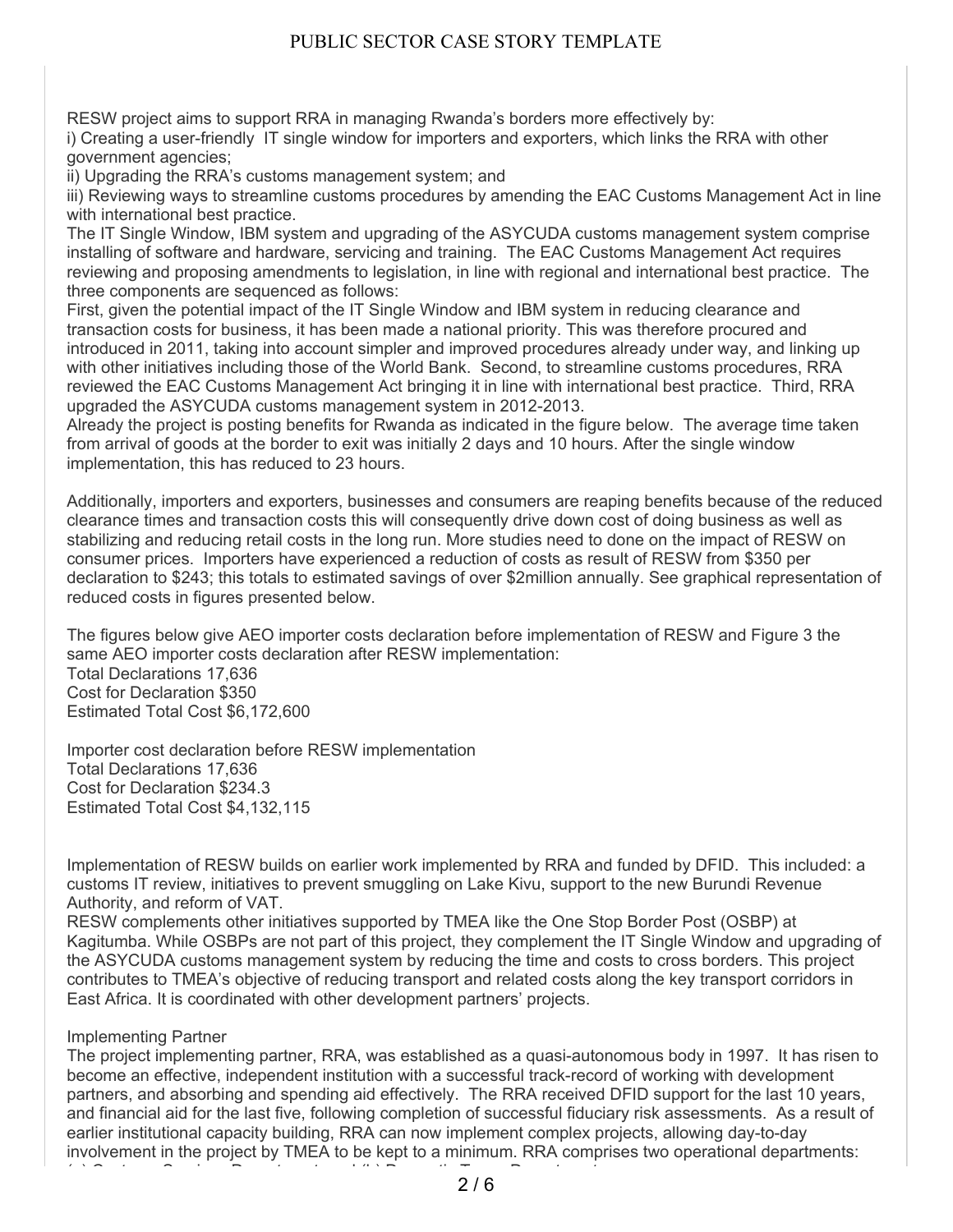(a) Customs Services Department, and (b) Domestic Taxes Department.

#### **Q4: Please add here web links to project/programme materials.**

RESW Video can be accessed on: https://www.youtube.com/watch?v=VW5bYE3FvBU

RESW Fact Sheet accessed on: - http://www.trademarkea.com/projects/rwanda-esw-upgrade-cms/

RESW Impact Story: http://www.trademarkea.com/impact-stories/rwanda-opens-wide-an-electronic-windowfor-trade/

#### **PAGE 5: C.2) ABOUT THE CASE STORY**

| <b>Q5: YOUR CONTACT DETAILS</b><br>Name:<br>Ministry/Institution/Organization:<br>Country:<br>Email Address:                                                                                            | <b>Mr Frank Matsaert</b><br>TradeMark East Africa<br>Kenya<br>frank.matsaert@trademarkea.com |
|---------------------------------------------------------------------------------------------------------------------------------------------------------------------------------------------------------|----------------------------------------------------------------------------------------------|
| <b>Q6: FUNCTION</b>                                                                                                                                                                                     | Other (please specify)<br><b>Trade Specialist Not for Profit Institution</b>                 |
| <b>Q7: FUNDING PARTNER Tick the appropriate</b><br>box(es)                                                                                                                                              | Other (please specify)<br>Funded by TradeMark East Africa with funds<br>pulled from DFID     |
| Q8: Additional information                                                                                                                                                                              | Respondent skipped this<br>question                                                          |
| <b>Q9: START DATE OF PROJECT/PROGRAMME</b>                                                                                                                                                              | 2012/2013 FY                                                                                 |
| Q10: STATUS OF PROJECT/PROGRAMME                                                                                                                                                                        | On-going                                                                                     |
| Q11: DURATION OR, IF ON-GOING, EXPECTED<br><b>DURATION OF PROJECT/PROGRAMME</b>                                                                                                                         | 1-3 years                                                                                    |
| <b>Q12: COST OF PROJECT/PROGRAMME</b>                                                                                                                                                                   | Between US\$1 million and US\$5 million                                                      |
| Q13: Additional information<br>The project is being implemented in two major phases:<br>Phase 1: already implemented at a cost of \$3.5M<br>Phase 2: On-going and will be implemented at a cost of \$1M |                                                                                              |
| <b>Q14: TYPE OF FUNDING FOR</b><br><b>PROJECT/PROGRAMME</b>                                                                                                                                             | Grant                                                                                        |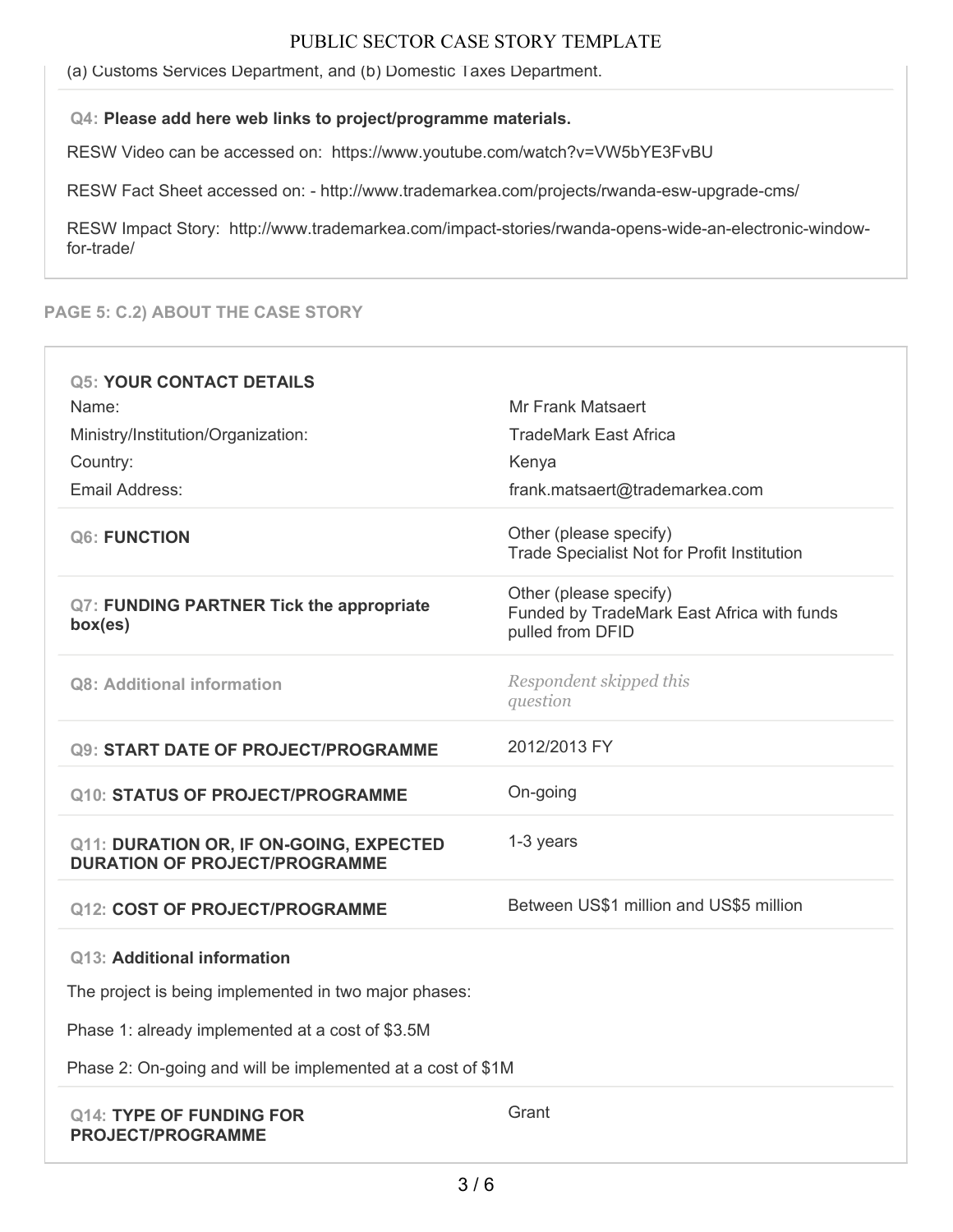#### **PAGE 6: C.2) ABOUT THE CASE STORY**

| Q15: PROJECT/PROGRAMME TYPE                                                                                                                                                                                                                                                                                                                                         | Single country / customs territory |
|---------------------------------------------------------------------------------------------------------------------------------------------------------------------------------------------------------------------------------------------------------------------------------------------------------------------------------------------------------------------|------------------------------------|
| PAGE 7: C.2) ABOUT THE CASE STORY                                                                                                                                                                                                                                                                                                                                   |                                    |
| <b>Q16: SINGLE COUNTRY/CUSTOMS TERRITORY</b>                                                                                                                                                                                                                                                                                                                        | <b>RWANDA</b>                      |
| PAGE 8: C.2) ABOUT THE CASE STORY                                                                                                                                                                                                                                                                                                                                   |                                    |
| Q17: REGION(If the region does not appear in the<br>drop down menu, please enter manually.)                                                                                                                                                                                                                                                                         | East Africa                        |
| PAGE 9: C.2) ABOUT THE CASE STORY                                                                                                                                                                                                                                                                                                                                   |                                    |
| Q18: MULTI-COUNTRY(Enter all countries or customs territories)<br>Under the Single Customs Territory (SCT) agreement within the East African Community the Rwanda Single<br>Window will be accessible to other Customs Authorities and customs brokers within the community and these<br>includes authorities and businesses in Kenya, Tanzania, Uganda and Burundi |                                    |

**PAGE 10: C.4) ABOUT THE CASE STORY**

| Q19: CASE STORY FOCUSTick the appropriate<br>box(es) | REDUCING TRADE COSTS FOR<br><b>MERCHANDISE GOODS</b>                   |
|------------------------------------------------------|------------------------------------------------------------------------|
|                                                      | Customs reform, Other border agency reforms,<br>Other (please specify) |
|                                                      | Reduction of time to clear merchandise                                 |

#### **PAGE 11: C.5) ABOUT THE CASE STORY**

**Q20: HOW SUCCESSFUL WAS THE PROJECT/PROGRAMME Tick the appropriate box(es)**

Very successful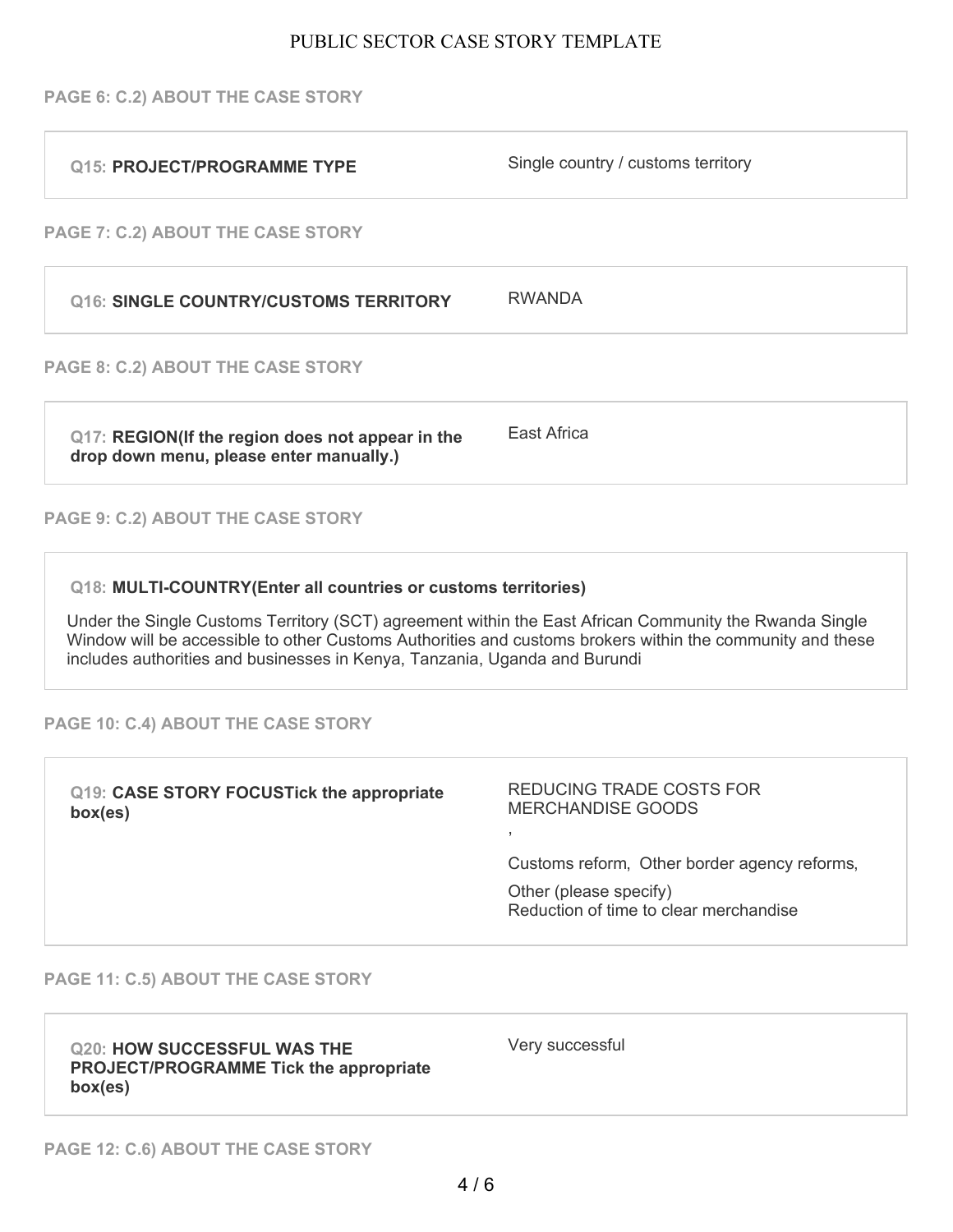| <b>Q21: WHAT WERE THE OUTPUTS OF THE</b><br><b>PROJECT/PROGRAMME Tick the appropriate</b><br>box(es) | Officials trained, New customs procedures,<br>New other border agency procedure, |
|------------------------------------------------------------------------------------------------------|----------------------------------------------------------------------------------|
|                                                                                                      | New border equipment (e.g. scanner),                                             |
|                                                                                                      | New or updated electronic single window                                          |
|                                                                                                      |                                                                                  |

### **PAGE 13: C.7) ABOUT THE CASE STORY**

| <b>Q23: WHAT WERE THE OUTCOMES OF YOUR</b><br><b>PROJECT/PROGRAMMETick the appropriate</b><br>box(es) | Reduction in road haulier waiting times,                                |
|-------------------------------------------------------------------------------------------------------|-------------------------------------------------------------------------|
|                                                                                                       | Reduction in airport cargo handling times,                              |
|                                                                                                       | Reduction in storage costs,                                             |
|                                                                                                       | Reduction in customs clearance time,                                    |
|                                                                                                       | Reduction in other border agency clearance time<br>$\overline{1}$       |
|                                                                                                       | Reduction in cost of customs clearance,                                 |
|                                                                                                       | Reduction in cost of other border agency<br>clearance<br>$\overline{ }$ |
|                                                                                                       | Reduction in requests for informal payments,                            |
|                                                                                                       | Increase in merchandise imports                                         |
| Q24: Additional information(maximum 300 words)                                                        | Respondent skipped this<br>question                                     |

# **PAGE 14: C.8) ABOUT THE CASE STORY**

| <b>Q25: WHAT WERE THE IMPACTS OF THE</b>       | Increase in domestic investment,    |
|------------------------------------------------|-------------------------------------|
| <b>PROJECT/PROGRAMMETick the appropriate</b>   | Increase in foreign investment,     |
| box(es)                                        | Increase in employment              |
| Q26: Additional information(maximum 300 words) | Respondent skipped this<br>question |